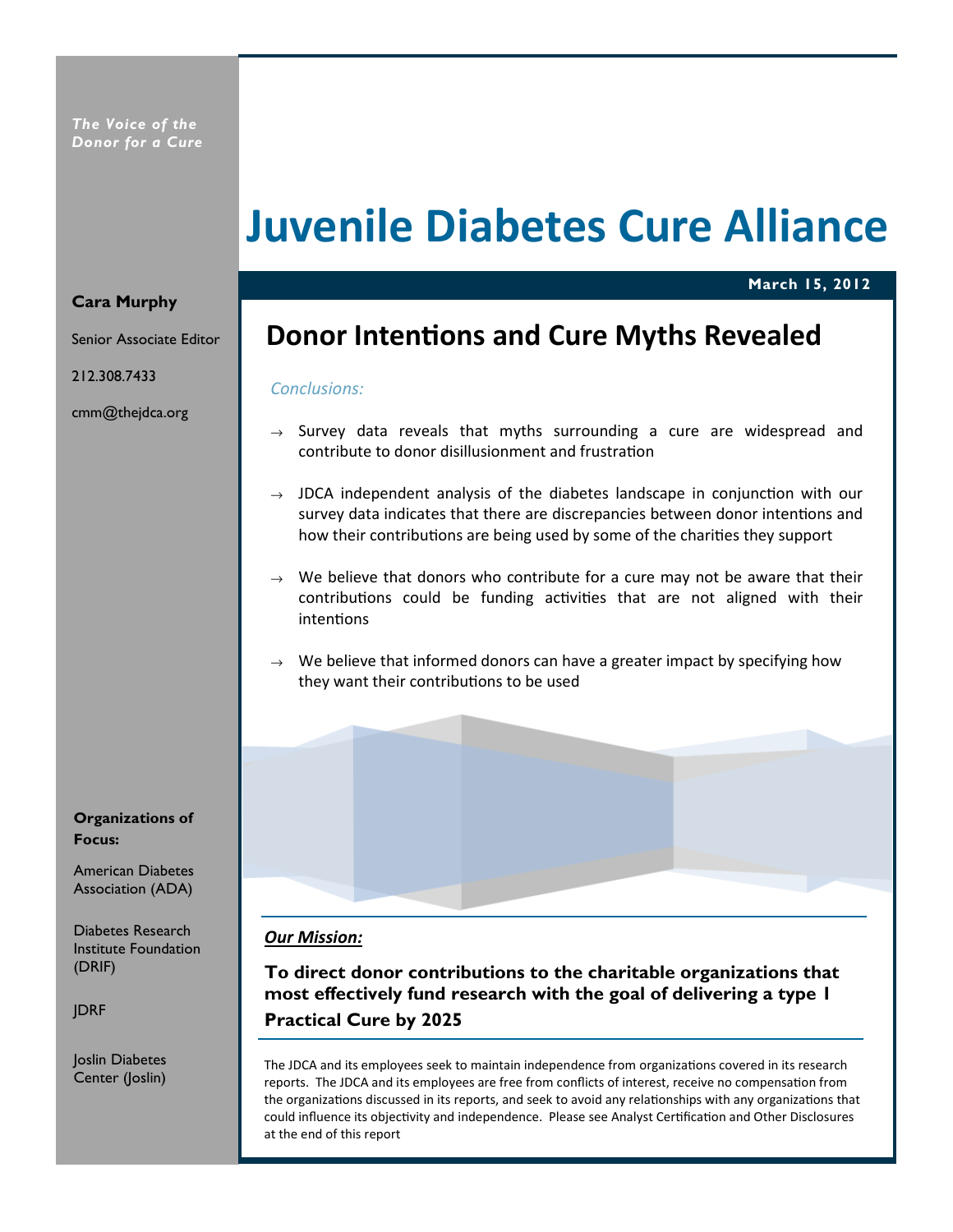The Juvenile Diabetes Cure Alliance was founded to create an Alliance of donors who contribute for the reason of a type 1 cure and to unite their voices in order to accelerate the development of a Practical Cure for type 1. It is our belief that most donors are people with type 1 or parents/grandparents of a child with type 1 diabetes. We believe that they donate their time, energies, and financial resources in hopes of ridding themselves and their children of the burdens of living with type 1.

In addition to the JDCA's independent analysis on a variety of cure-related topics, we have also conducted four surveys to understand the intentions and perceptions of the type 1 diabetes community, reinforce our research, and work with donors to let their voices be heard. We compiled the most significant findings from each survey to convey the sentiments of the type 1 community.

## Diabetes Myths

#### Our first survey investigated myths surrounding when a cure would be developed:

- $\rightarrow$  44% of respondents were told at diagnosis that there would be a cure<sup>1</sup>
- $\rightarrow$  Of these respondents, 61% were told that a cure would be delivered in the next 10 years<sup>1</sup>

This myth perpetuates an unrealistic expectation within the diabetic community that a cure is "just around the corner." If people are delivered this message and years go by with no cure in sight, they may lose hope and become frustrated with both the lack of cure progress and the lack of accountability within the research funding establishment.

- $\rightarrow$  28% of respondents said that in recent years their hope for the development of a cure has decreased<sup>1</sup>
- $\rightarrow$  11% of respondents said that they do not think that a cure is achievable<sup>1</sup>

When impractical expectations are set and then not completed, people can become discouraged and disillusioned. If donors are assured that a cure is imminent and then do not see tangible goals met, the result can be diminished levels of financial support for cure research.

Not only does this myth contribute to inflated hope, but it also contributes to a sense of complacency within the diabetes charitable and research community. If a cure is perceived to be within reach, perseverance and resolution dwindles because progress is assumed rather than demonstrated.

The JDCA is working to dispel this myth by urging the diabetes charities to adopt a cure definition and cure-by date. This strategy will increase transparency and help to set benchmarks that allow donors to monitor progress. These efforts will contribute to a more focused and effective cure research effort. Concentrating efforts on a Practical Cure will help to eliminate exploratory research and other activities that do not have the potential to deliver a cure for people now living with the disease. Without a cure-by date and clear plan, there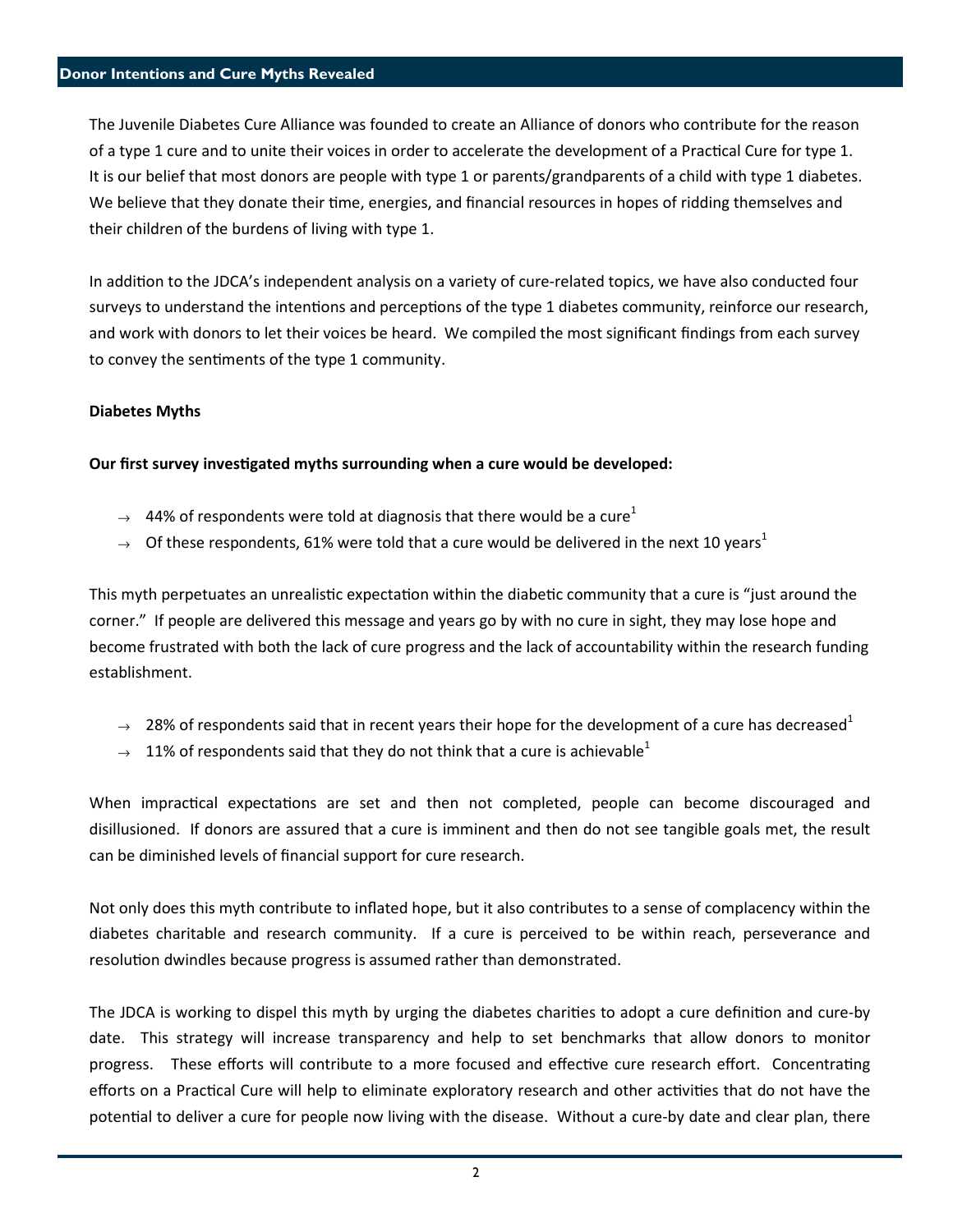is no distinction made between projects with vague and attenuated initiatives and those that seek to deliver a tangible cure to fully established type 1 diabetics.

## **Donor Intentions**

- $\rightarrow$  90% of donors indicate Practical Cure efforts as their primary reason for giving<sup>2</sup>
- $\rightarrow$  Only 10% of donors do not mention a cure as a major intention in their giving<sup>2</sup>

These data points suggest that most people who donate to a diabetes charity do so for the purpose of a cure. This is reinforced by the cure messaging that accompanies nearly all fundraising events. However, year after year, money that is raised with the intention of developing a cure is spent on projects for improved treatments, prevention, and other areas not directly related to the development of a cure. In 2010, only 21% of the combined total expenses for the four charities was allocated to type 1 cure research, although we note that this percentage can vary meaningfully from charity to charity.<sup>3</sup>

The JDCA believes that some of the major type 1 diabetes charities could better align their funding allocations to reflect why donors are giving their time and money.

## **Donor Action**

The JDCA views donors as stakeholders in the diabetes charities because it is their contributions that drive **these organizations.** However, most donors do not seek accountability for their donations.

 $\rightarrow$  69% of people expect that the charity to which they donate will allocate their donations to accurately reflect their reason for giving, but do not specify how they want it to be used<sup>4</sup>

Some contributors direct their donations to reflect their particular intention for giving. Rather than simply hoping that it is used for a specific purpose, donors can add a stipulation to ensure that the contribution is effectively applied as intended. Informed donors who contribute for the reason of a cure can create a greater sense of urgency on the part of the diabetes charities to fund Practical Cure research.